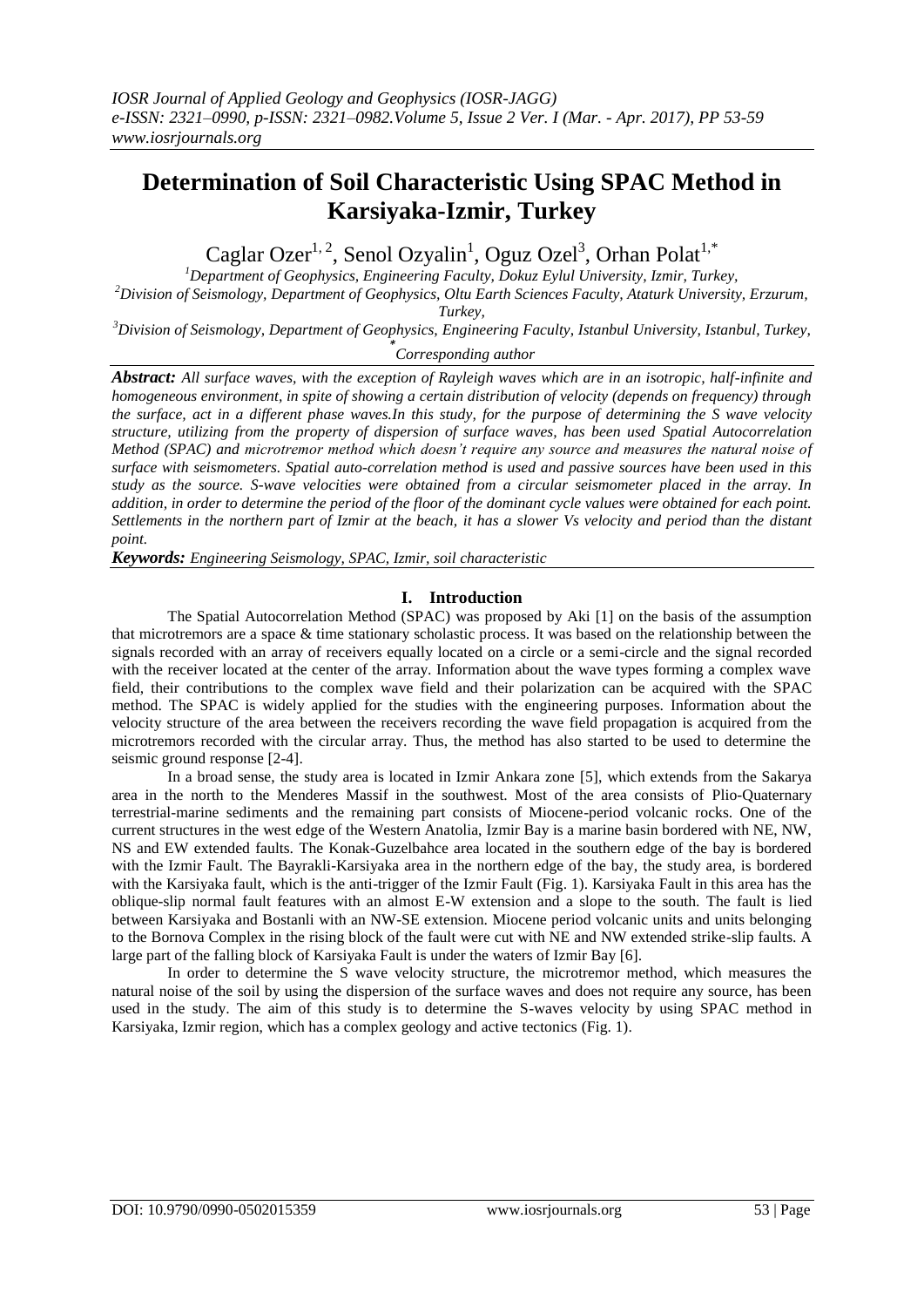

**Fig. 1:** Geological and principal tectonic unit map around Izmir, Turkey. EAFZ: East Anatolian Fault Zone, KFZ: Karsiyaka Fault Zone, NAFZ: North Anatolian Fault Zone, IFZ: Izmir Fault Zone, SFZ: Seferihisar Fault Zone, OTFZ: Orhanli-Tuzla Fault Zone [compiled from 7-13].

### **II. Data And Method**

The SPAC method has two important advantages over the other passive source method (i.e.; f-k method). The first one produces similar results using smaller arrays and fewer stations than the wave number method. The arrays dimensions are important in tremor studies.Because large arrays increase the number of trials and reduce the accuracy and influence, the result of the microtremor method for the horizontal layers underneath the array. The second advantage is that not only the Rayleigh wave but also the Love waves can be determined by recording the vertical and horizontal components of the tremor signal [14-15].

In SPAC, the array geometry is circular. This array can be formed by the receivers located equally around the circle or semi-circle while the reference receiver is at the center (Fig. 2). The correlation coefficients are obtained by calculating the azimuthal averages of the correlation functions of the signals recorded by the receivers around the array. It is not possible to distinguish between the high modes of the surface waves via the spatial auto-correlation method. This is because the initial acceptance as a result of this method is that the microtremors consist from the fundamental model of the surface waves [1].

The data is collected via using a three-component seismometer array whose one component is vertical while its other two components are horizontal in the SPAC method. Since the received record has threecomponent structure, Love or Rayleigh waves can be examined. Since the applications within this study are focused on the Rayleigh waves, the vertical components of the data collected have been used for the evaluation of the SPAC data. The most important factor when applying the SPAC method is to make a decision about how the instruments recording the resonance will be placed in the survey. In the survey, the receivers can be placed on the circle in different combinations (Fig. 2). For the SPAC method, the receivers should be located at equal distances from one another. The most well-known survey pattern is the array type that records from four points at least. One of these is located at a certain point. This point is accepted as the center of the circle. Via taking the center as the basis, the other three instruments are placed at points with the distances of a certain radius value away from the center. If the instrument at the center is accepted as the center of gravity, these points are the locations corresponding to the corners of the equilateral triangle that is formed [3, 15].

The microtremor instruments used in the survey are Guralp CMG-6TD seismometers that are sensitive to the ground motions with medium strength. The selected sampling interval is 100 Hz. The average ground recording time of each recording is at least 30 minutes. The measurements were taken at four SPAC points (Fig. 3). The natural noise of the soil around the center point was recorded for the radii of 17, 52 and 100 m.The theoretical data to be used in the inverse solution process of the modeling of the dispersion curve is required. The digitized values have been given as separate input values for each SPAC points on the DispCurve program, which is written on MATLAB. Moreover, the S waves velocity based on the layers have been created to be used on the program to acquire the velocity profile of the Shear waves. The program tries to reach the coherence of the curve acquired with the SPAC result and the initial model. When the coherence reaches the desired level, the iteration is released and the velocity model of the S waves is created. After the start-up of the program, the dispersion curves calculated for different modes are monitored. When we have the basic mode drawn, the theoretical data calculated with the modeling program for the given model is acquired.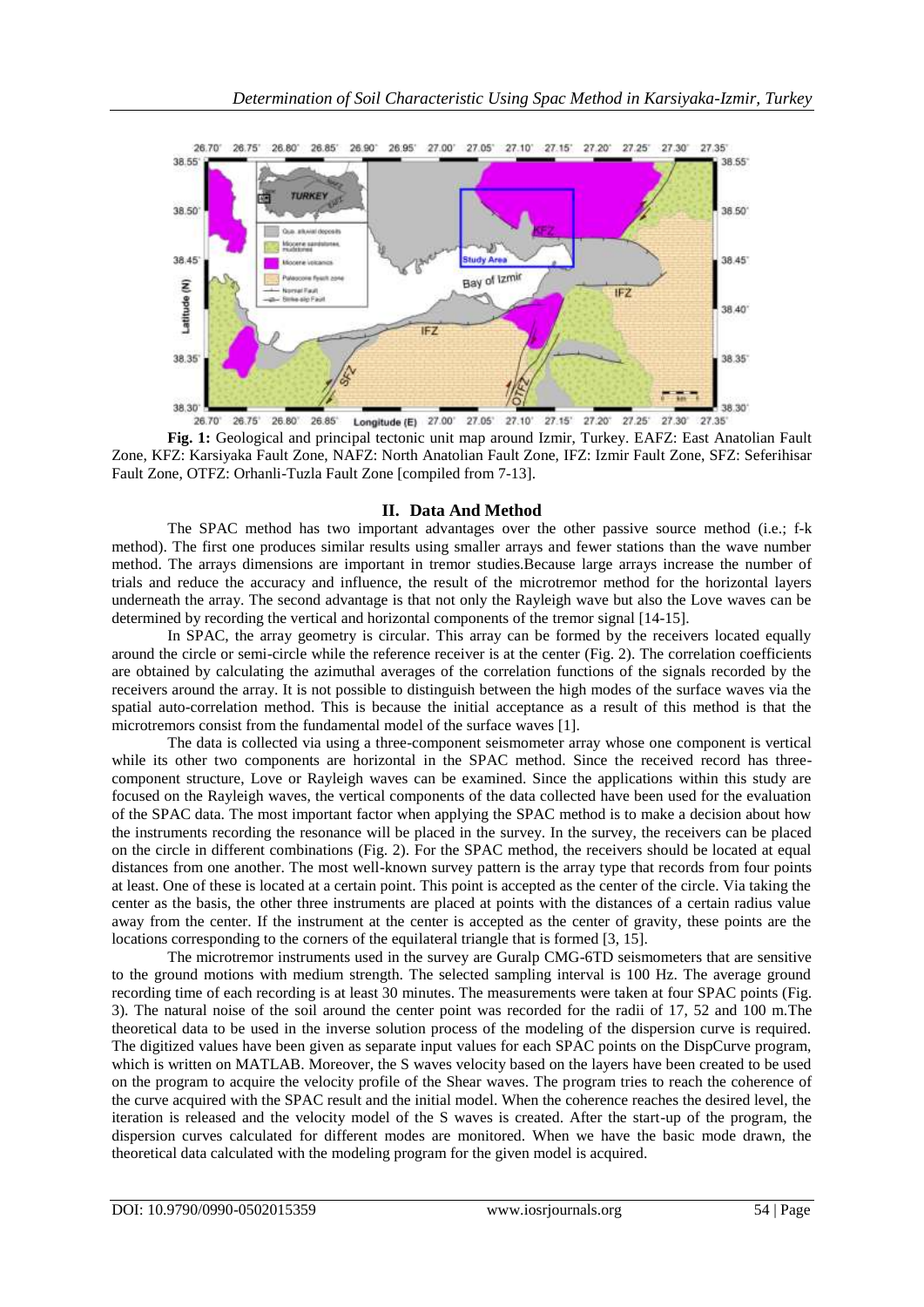

**Fig. 2:** Survey plan of SPAC measurement



**Fig. 3:** Distribution of SPAC measurement point, Karsiyaka, Izmir.

## **III. Discussion**

The real soil parameters have been tried to be found by using the dispersion curve acquired with the help of the SPAC method applied to the resonance data collected in the survey and the theoretical dispersion curve calculated as a result of the modeling in the inverse solution process. The 1-D S- wave velocity model is acquired as a result of the inverse solution. It is not possible to achieve exact results with 1D inverse-solution because the underground is 3-D and the measured values also belong to a 3-D space. The inverse solution for the damped least squares method has been applied with a program coded on MATLAB. In the study, the modeling was not formed separately for each radius but they were formed as a result of the joint evaluation of the three radius values for the SPAC measurement performed at a single point. The reason for choosing three different radii is to examine how deeper depths can be proceeded with the arrays having different radii. Calculations were made for each radius value, and three seismometers have been located at the edges of the equilateral triangle consisting of the circular array. The last one has been located at the center of the circle. Location of central seismometer never changes even others move for different radius. After whole array is prepared for specified radius, recordings of natural resonance of ground start immediately by switching on all seismometers.

Figures 4 to 7 show the frequency based phase velocity (dispersion) curve for the K-1, K-2, K-3 and K-4 SPAC points, respectively. Plots for the vertical velocity profiles of the coherence change with the iteration and sliding wave.When the S-wave velocities at 100th meter has been observed for all points, it has been observed that velocities at the K-1 on the coastline are 250 m/s (Fig. 4). They are around 400 m/s at K-2 (Fig. 5) and K-3 (Fig. 6), and above 1000 m/s at K-4 (Fig. 7). When the velocities at 200th meter have been considered, it has been determined that they have mean velocity near 400 m/s on the coast, 600 m/s in the middle part and 2000 m/s at the farthest parts. The calculations have been performed for fifteen layers and for each thickness to calculate S-wave velocity. To get information from the deeper points, the measurements should be taken in the study area with wider expansions. However, the process could not be repeated for the expansions with the wider radii since the study area was a residential area. Wireless connection was almost impossible at more distances. Figure 8 shows the S-wave vertical velocity models for all points as a summary. When the evaluations have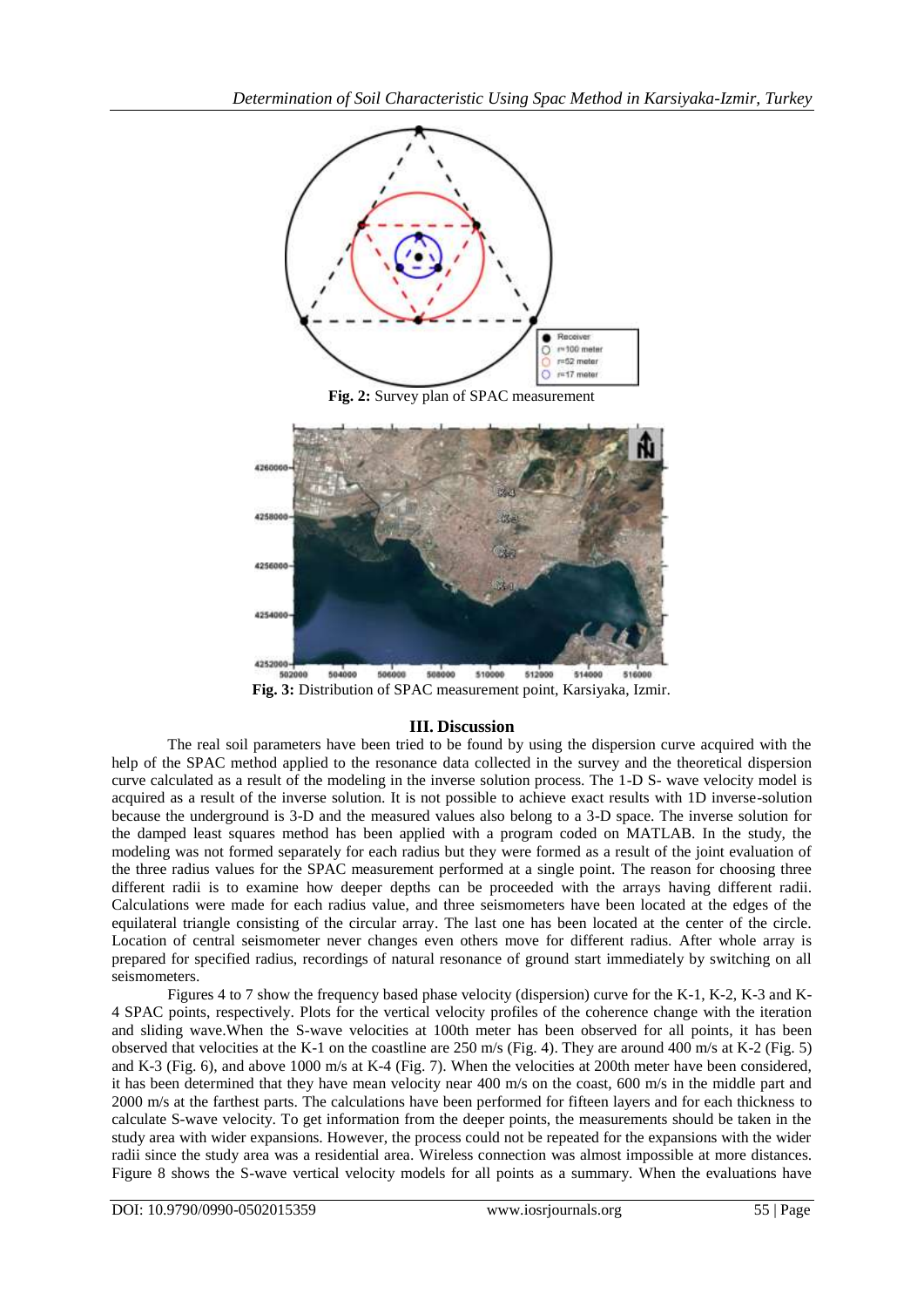been made via SPAC points, there are twelve different microtremor records at each point since the measurements have been performed for four different seismometers and three different radii at each point. The coherence of these records has been examined within the scope of the study. The H/V (horizontal/vertical) ratios change depending on the frequency plots for the K1 measurement point are given in Figure 8. It is seen that the average frequency is around 1.5 Hz on the graph and accordingly it can be calculated that the dominant period is 0.66 s.



**Fig. 4:** Dispersion curve, misfit and vertical S-wave velocity structure for K1 measurement point.



**Fig. 5:** Dispersion curve, misfit and vertical S-wave velocity structure for K2 measurement point.



**Fig. 6:** Dispersion curve, misfit and vertical S-wave velocity structure for K3 measurement point.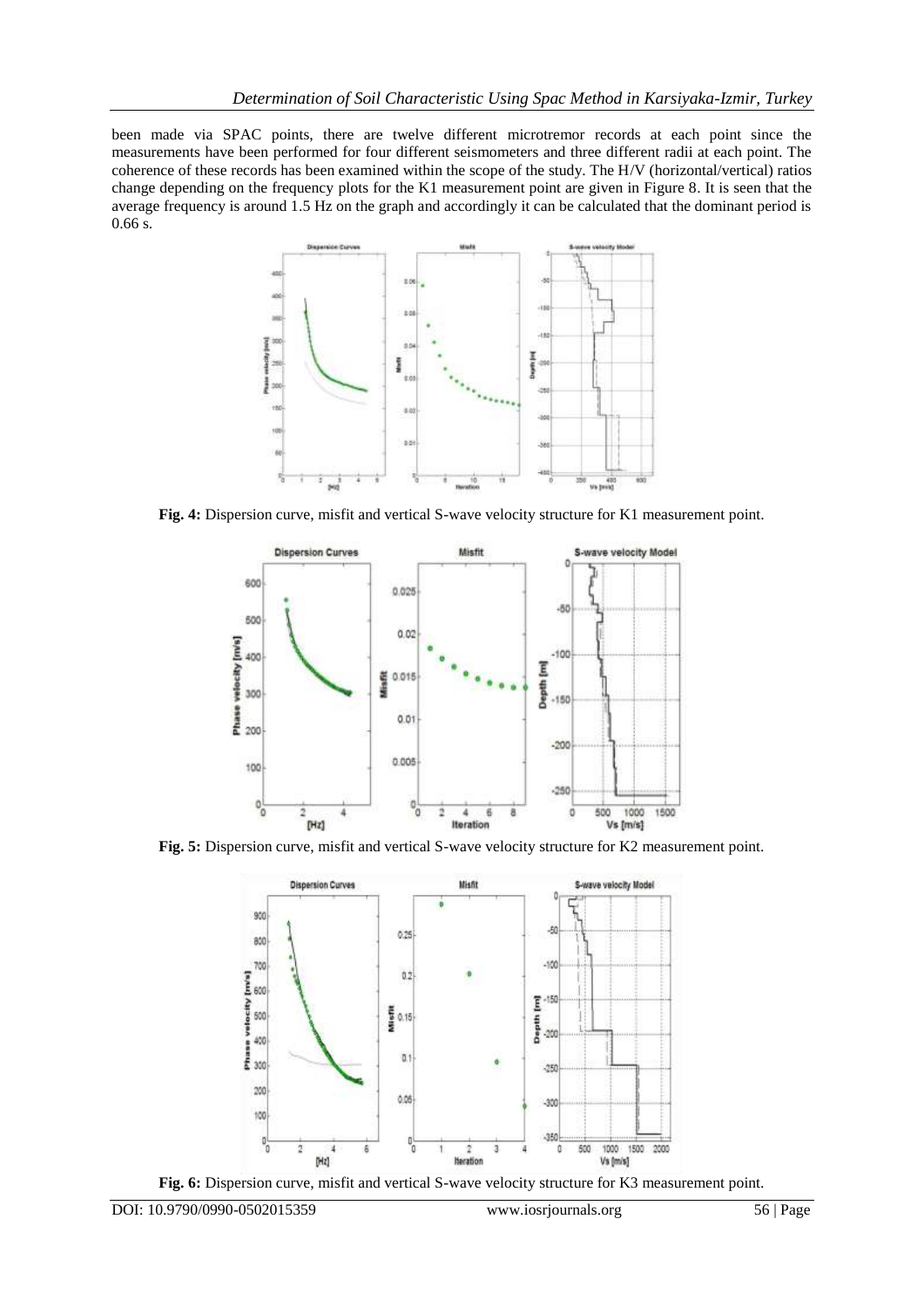

**Fig. 7:** Dispersion curve, misfit and vertical S-wave velocity structure for K4 measurement point.



**Fig. 8:** Horizontal to vertical spectral ratio (HVSR) result for Karsiyaka at K1 SPAC point using 17 m criteria.

According to the results of the passive source SPAC method in Izmir Karsiyaka, it has been seen that the thickness parameter is the second most effective parameter for the dispersion curve after the S wave velocity as a result of the model trails. The increase in the thickness decreases the frequency of the phase velocity and increases the slope of the curve.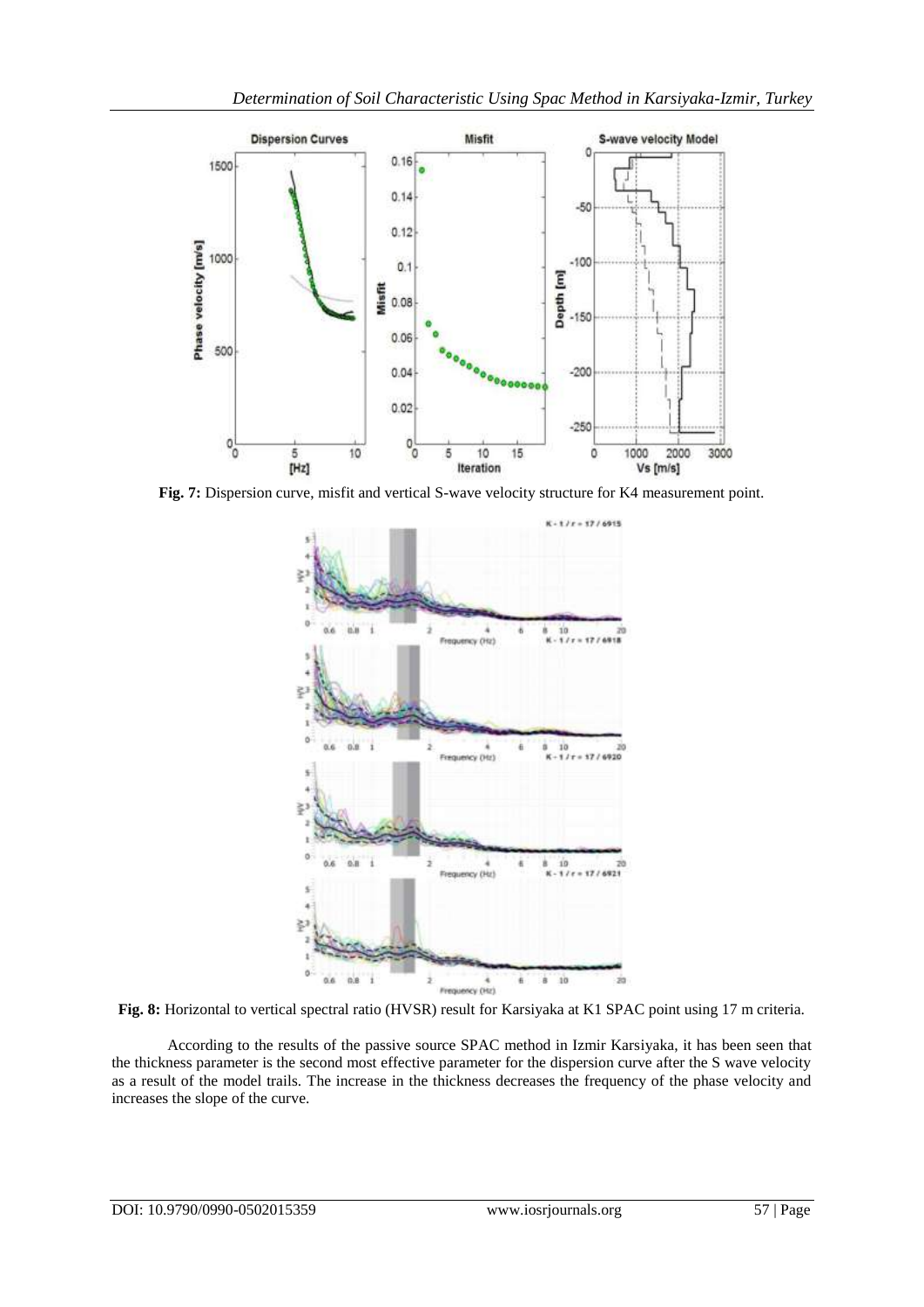

**Fig. 8:** Summarizing of S-wave vertical velocity models for all measurement points

## **IV. Conclusion**

As a result of the study, it has been observed that the evaluation results of SPAC and microtremor methods are coherent. The SPAC evaluation results display that most of the study area yielded shear wave velocity (Vs) values implying the Z4 soil class except Ornekkoy (Z1) area according to Turkish Earthquake Code. K-1, K-2 and K-3, K–4 sites can be represented by E, C, and A soil classes respectively regarding the National Earthquake Hazards Reduction Program (NEHRP) and the Uniform Building Code Vs 30. Low frequency (or high period) values were observed by using microtremor method at the places where the shear wave velocities calculated by SPAC method were low. High frequency (or low period) values were also observed where high shear wave velocities were calculated. Obtained results from two different methods are coherent with geology.

The additional added value of this study is that SPAC method is one of the preferable methods in determining the velocity of shear waves for deeper layers. It is low cost and environment-friend method. Data processing stages and obtained results indicate that microtremor and SPAC techniques are sufficient to determine the soil characteristics in the study area.